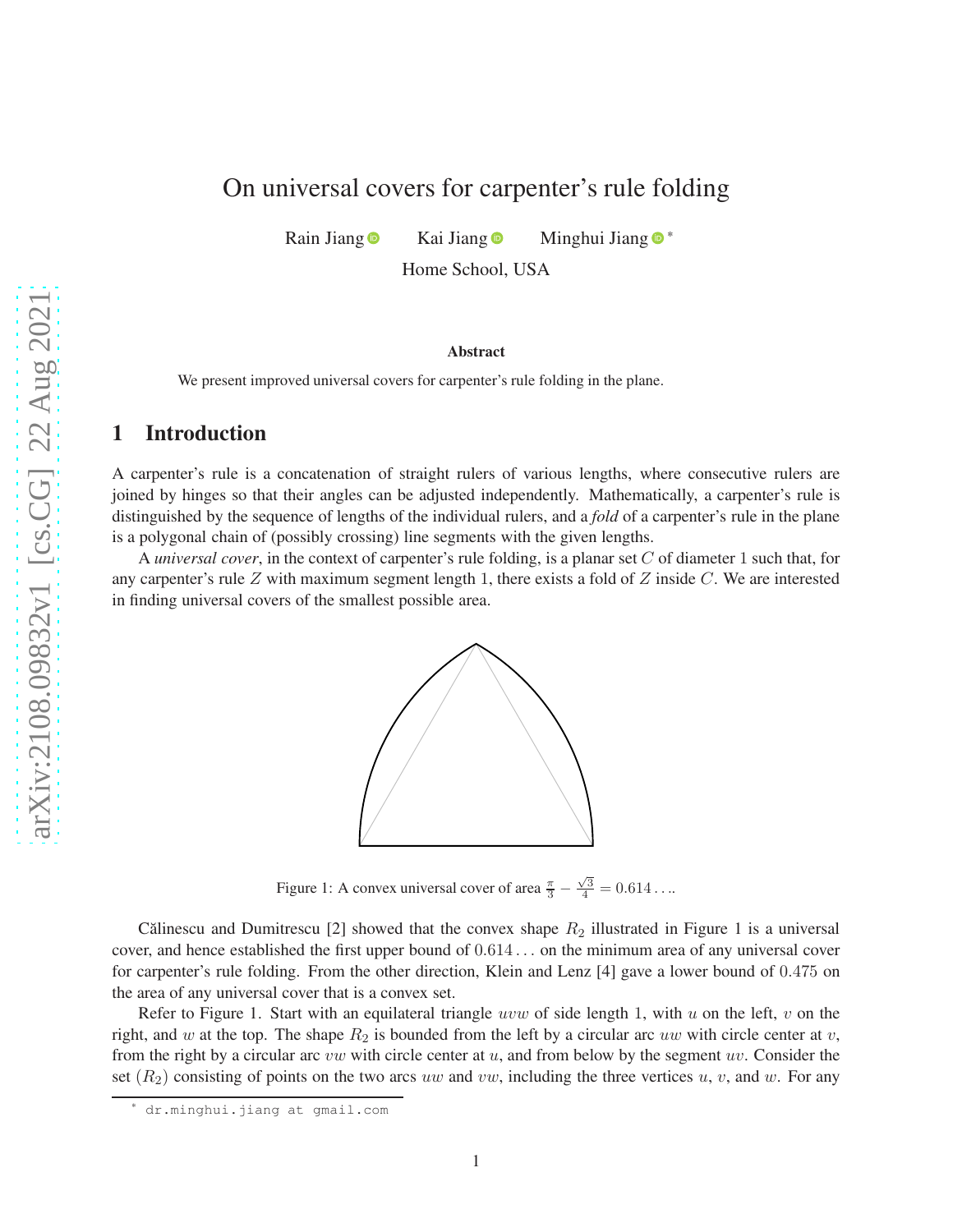point  $p \in (R_2)$ , and for any length  $l \in (0, 1]$ , there exists at least one other point  $q \in (R_2)$  such that the segment pq has length exactly l and is completely contained in  $R_2$ . This property of  $(R_2)$  allows a simple online strategy for folding any carpenter's rule with maximum segment length 1 inside  $R_2$ .

Recently, Chen and Dumitrescu [\[3\]](#page-10-2) constructed a smaller, but nonconvex, universal cover, thereby improving the upper bound on the minimum area of a universal cover from 0.614 . . . to 0.583. They also gave a lower bound of 0.073 on the area of any universal cover that is simply connected but not necessarily convex.

Alt, Buchin, Cheong, Hurtado, Knauer, Schulz, and Whitesides [\[1\]](#page-10-3) studied k-universal covers for folding carpenter's rules with at most  $k$  segments, where  $k$  is a small constant.

In this paper, we construct a sequence of even smaller, nonconvex universal covers, and improve the upper bound on the minimum area of any universal cover to 0.55536036 . . .. All our constructions satisfy a similar property as  $(R_2)$  for online folding.

#### <span id="page-1-0"></span>2 Two-edge cut



Figure 2: A nonconvex universal cover of area 0.5726 . . . generated by a two-edge cut.

Refer to Figure [2.](#page-1-0) Let a be an angle (in radians) to be determined. Let c be another angle (in radians) and  $x_0$  be a length, that depend on a. Our first construction consists of four overlapping circular sectors: two large sectors of radius 1 and angle a, and two opposing small sectors of radius  $\frac{1}{2}$  and angle 2c. The union of the four sectors is a nonconvex shape with a two-edge cut at the bottom.

Consider the overlapped region of the shape, which is the difference of two isosceles triangles sharing the same base: the large triangle has two equal sides 1 and two equal angles  $a + c$ ; the small triangle (resulting from the two-edge cut) has two equal sides  $\frac{1}{2}$  and two equal angles c. The length  $x_0$  of the shared base can be expressed in two different ways:

<span id="page-1-2"></span>
$$
x_0 = 2\cos(a+c) = \cos c. \tag{1}
$$

Take derivative of these two expressions of  $x_0$  with respect to  $c$ , and we get

<span id="page-1-1"></span>
$$
-2\sin(a+c)\left(\frac{da}{dc}+1\right) = -\sin c.
$$
 (2)

The area of the overlapped region is

$$
\frac{x_0}{2} \left( \sin(a+c) - \frac{1}{2} \sin c \right) = \cos(a+c) \sin(a+c) - \frac{1}{4} \cos c \sin c
$$

$$
= \frac{1}{2} \sin(2a+2c) - \frac{1}{8} \sin 2c.
$$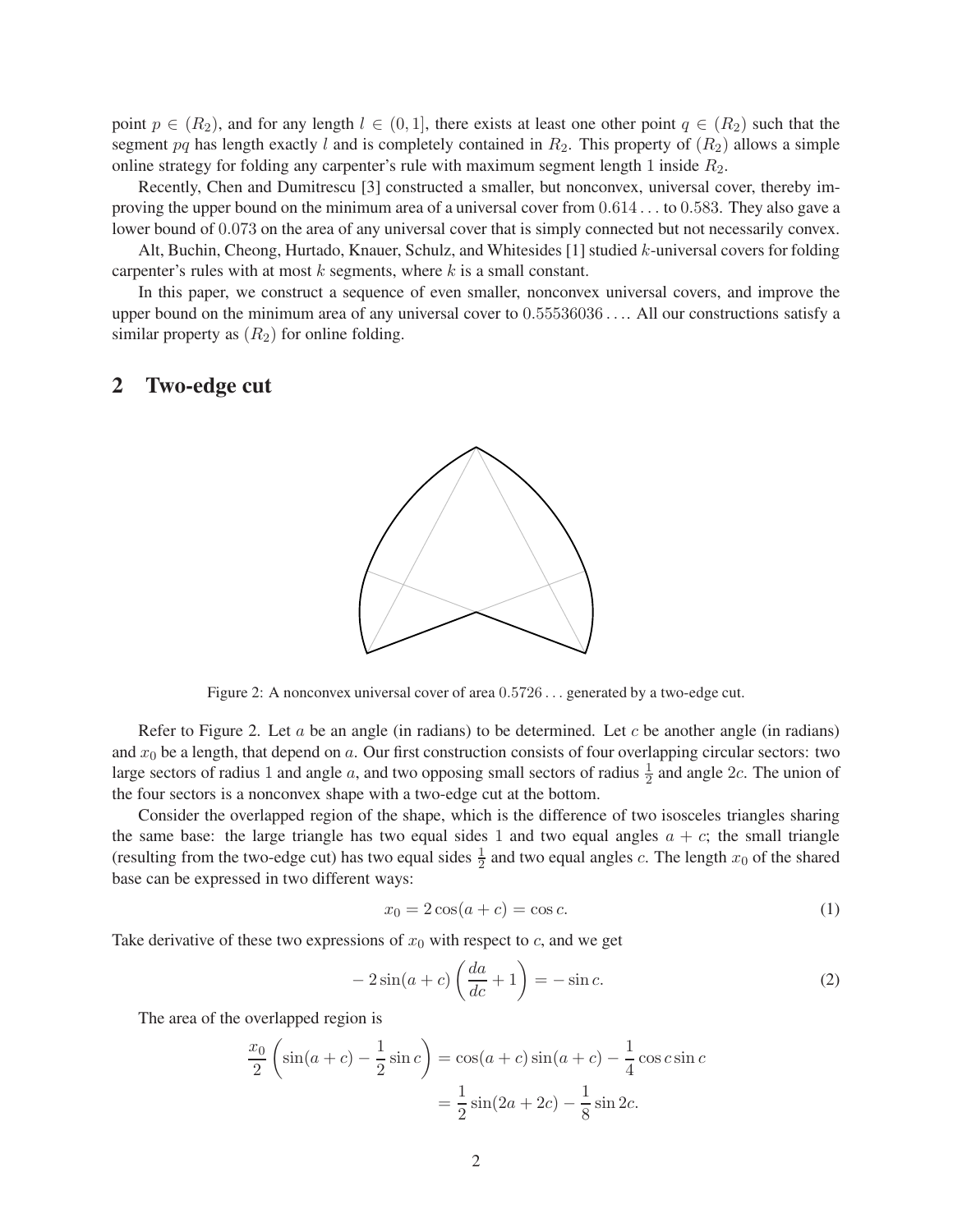The area A of the shape is the total area of the four sectors minus the overlapped area:

$$
A = a + \frac{c}{2} - \frac{1}{2}\sin(2a + 2c) + \frac{1}{8}\sin 2c.
$$

Then,

$$
\frac{dA}{dc} = \frac{da}{dc} + \frac{1}{2} - \frac{1}{2}\cos(2a + 2c)\left(2\frac{da}{dc} + 2\right) + \frac{1}{4}\cos 2c
$$
  
\n
$$
= \left(\frac{da}{dc} + 1\right) - \frac{1}{2} - \cos(2a + 2c)\left(\frac{da}{dc} + 1\right) + \frac{1}{4}\cos 2c
$$
  
\n
$$
= \left(\frac{da}{dc} + 1\right)(1 - \cos(2a + 2c)) + \frac{1}{4}(1 + \cos 2c) - \frac{3}{4}
$$
  
\n
$$
= \left(\frac{da}{dc} + 1\right)2\sin(a + c)\sin(a + c) + \frac{1}{2}\cos c\cos c - \frac{3}{4}
$$
  
\n
$$
= \sin c\sin(a + c) + \cos(a + c)\cos c - \frac{3}{4},
$$

where the last step uses [\(2\)](#page-1-1) and [\(1\)](#page-1-2). It follows that

$$
\frac{dA}{dc} = \cos(a+c-c) - \frac{3}{4} = \cos a - \frac{3}{4}.
$$

Let  $a = \arccos \frac{3}{4} \approx 41.4^{\circ}$  so that  $\frac{dA}{dc} = 0$ . Then c and  $x_0$  are determined by [\(1\)](#page-1-2). Incidentally,  $a = 2c$ . Finally,

$$
A = \frac{5}{4}a - \frac{1}{2}\sin 3a + \frac{1}{8}\sin a = 0.5726\dots.
$$

### <span id="page-2-0"></span>3 Three-edge cut



Figure 3: A nonconvex universal cover of area  $0.5635...$  generated by a three-edge cut.

Refer to Figure [3.](#page-2-0) Let a and b be two angles (in radians) to be determined. Let  $x_0$ ,  $x_1$ , and  $x_2$ , where  $x_1 + x_2 + x_1 = 1$ , be three lengths that depend on a and b. Our construction in this section consists of six overlapping circular sectors: two small sectors of radius  $x_1$ , two medium sectors of radius  $x_1+x_2 = 1-x_1$ , and two large sectors of radius  $x_1 + x_2 + x_1 = 1$ . The two large sectors have the same angle a; the other four sectors have the same angle b. Moreover, each medium sector is directly opposite to a small sector so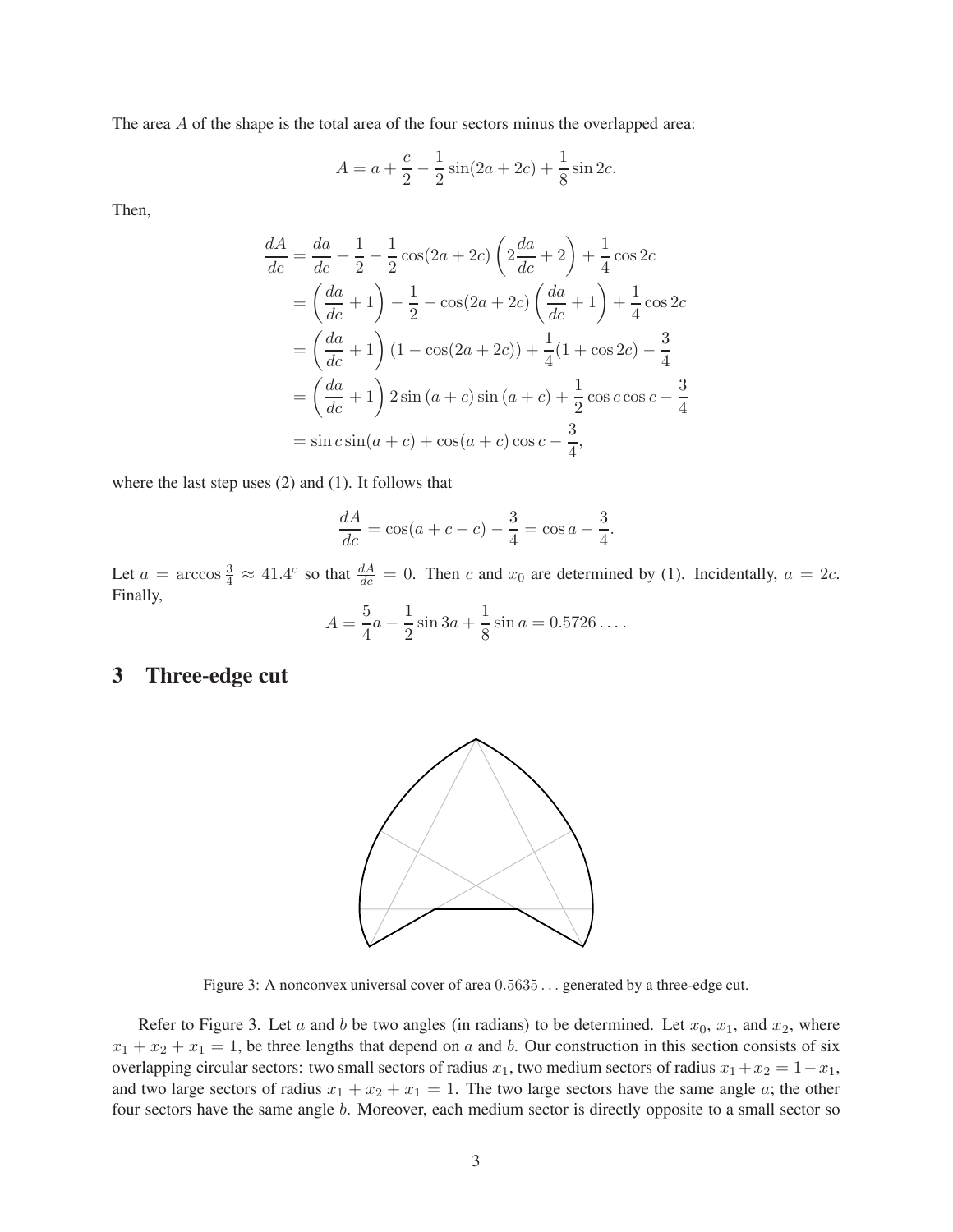that the sum of their radii is exactly 1. The union of the six sectors is a nonconvex shape with a three-edge cut at the bottom.

In clockwise direction, the left boundary of the shape consists of circular arcs from three of the six sectors, one small, one medium, and one large. These three sectors are adjacent but interior-disjoint. They have radii  $x_1$ ,  $1 - x_1$ , 1 and angles b, b, a respectively, so their total area is

$$
\frac{b}{2}\left(x_1^2 + (1-x_1)^2\right) + \frac{a}{2}.
$$

The situation is symmetric for the right boundary of the shape. The area of the shape is the total area of the six sectors minus the area of the overlapped region in the middle.

The overlapped region of the shape is the difference of an isosceles triangle and an isosceles trapezoid: the triangle has equal sides 1 and base  $x_0$ ; the trapezoid (resulting from the three-edge cut) has equal sides  $x_1$ , upper base  $x_2$ , and lower base  $x_0$ . The angle  $a+b$  of the triangle and the angle b of the trapezoid require that

$$
\cos(a+b) = \frac{x_0}{2} / 1
$$
 and  $\cos b = \frac{x_0 - x_2}{2} / x_1$ .

In addition, we require that  $x_1 + x_2 + x_1 = 1$ . These three constraints together determine the three lengths  $x_0, x_1$ , and  $x_2$  uniquely:

$$
x_0 = 2\cos(a+b),
$$
  $x_1 = \frac{1-x_0}{2(1-\cos b)},$   $x_2 = 1-2x_1.$ 

Then the overlapped area is

$$
\frac{x_0}{2}\sin(a+b) - \frac{x_0 + x_2}{2}x_1\sin b.
$$

So the area of the shape is

$$
A = b\left(x_1^2 + (1 - x_1)^2\right) + a - \frac{x_0}{2}\sin(a+b) + \frac{x_0 + x_2}{2}x_1\sin b.
$$

A calculation shows that  $A = 0.5635...$  when  $a = 0.575939 \approx 33.0^{\circ}$  and  $b = 0.519805 \approx 29.8^{\circ}$ . Note that the construction that gives the previous best upper bound of 0.583 [\[3\]](#page-10-2) is a special case of our construction with the angle a set to 0.

#### 4 Four-edge cut

Refer to Figure [4.](#page-4-0) Let a, b, and c be three angles (in radians) to be determined. Let  $x_0, x_1, x_2$ , and  $x_3$ , where  $x_1 + x_3 = \frac{1}{2}$  $\frac{1}{2}$ , be four lengths that depend on a, b, and c. Our construction in this section consists of eight overlapping circular sectors: two tiny sectors of radius  $x_1$ , two small sectors of radius  $x_1 + x_3 = \frac{1}{2}$ , two medium sectors of radius  $x_1 + x_3 + x_3 = 1 - x_1$ , and two large sectors of radius  $x_1 + x_3 + x_3 + x_1 = 1$ . The two large sectors have the same angle  $a$ ; the two medium sectors and the two tiny sectors have the same angle  $b$ ; the two small sectors have the same angle  $2c$ . Moreover, each medium sector is opposite to a tiny sector, and the two small sectors are opposite to each other, so that the sum of radii of each pair of opposing sectors is 1. The union of the eight sectors is a nonconvex shape with a four-edge cut at the bottom.

In clockwise direction, the left boundary of the shape consists of circular arcs from four of the eight sectors, one tiny, one small, one medium, and one large. These four sectors are adjacent but interior-disjoint. They have radii  $x_1, \frac{1}{2}$  $\frac{1}{2}$ , 1 –  $x_1$ , 1 and angles *b*, 2*c*, *b*, *a* respectively, so their total area is

$$
\frac{b}{2}\left(x_1^2 + (1-x_1)^2\right) + \frac{c}{4} + \frac{a}{2}.
$$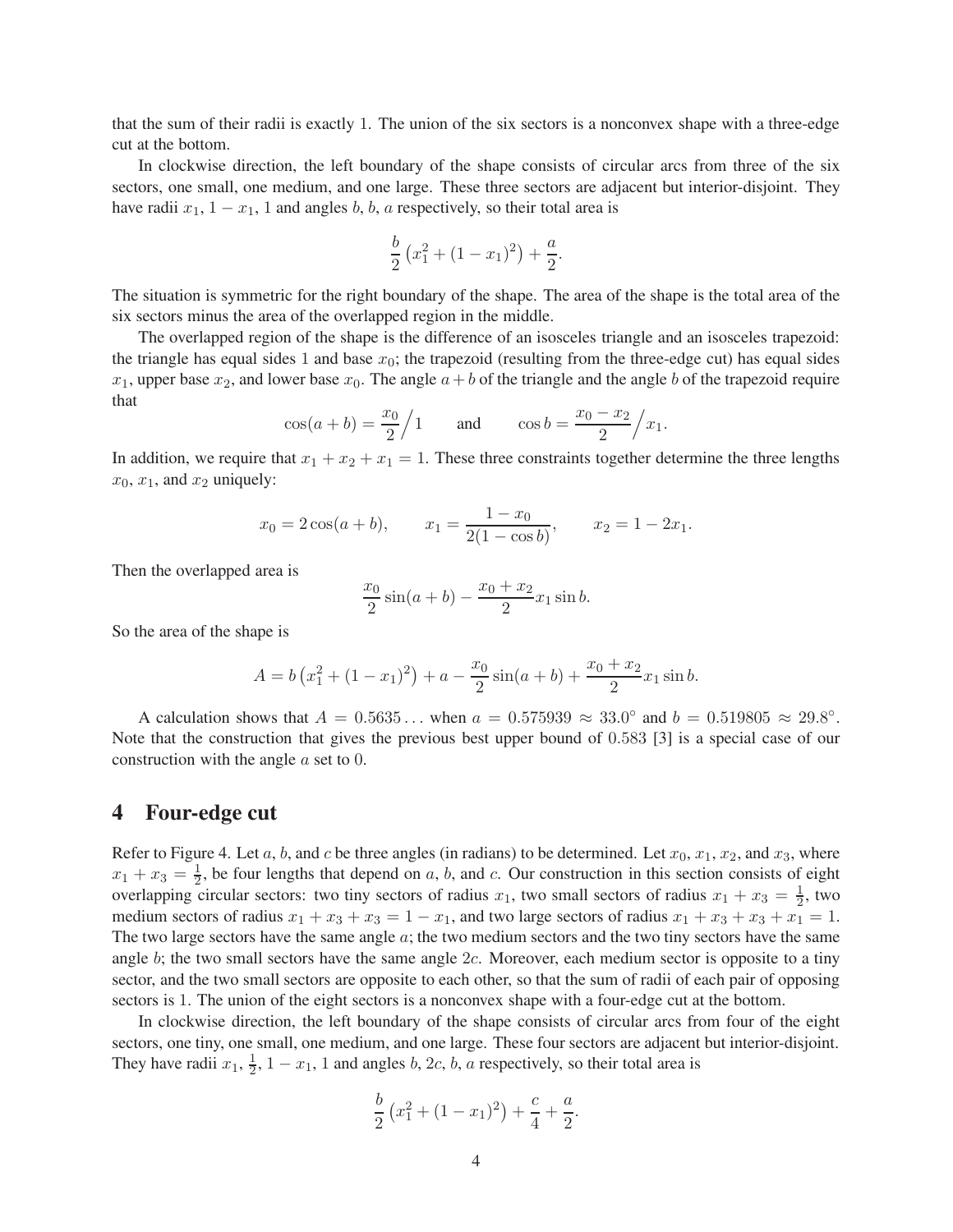<span id="page-4-0"></span>

Figure 4: A nonconvex universal cover of area  $0.5600...$  generated by a four-edge cut.

The situation is symmetric for the right boundary of the shape. The area of the shape is the total area of the eight sectors minus the area of the overlapped region in the middle.

The overlapped region of the shape is the difference of a triangle and a pentagon. The triangle is isosceles with equal sides 1 and base  $x_0$ . The pentagon (resulting from the four-edge cut) is the union of an isosceles trapezoid (with equal sides  $x_1$ , upper base  $x_2$ , and lower base  $x_0$ ) and a smaller isosceles triangle (with equal sides  $x_3$  and base  $x_2$ ). The angle  $a + b + c$  of the triangle with equal sides 1, the angle  $b + c$  of the trapezoid, and the angle c of the triangle with equal sides  $x_1$  require that

$$
cos(a+b+c) = \frac{x_0}{2} / 1,
$$
  $cos(b+c) = \frac{x_0 - x_2}{2} / x_1,$   $cos c = \frac{x_2}{2} / x_3.$ 

In addition, we require that  $x_1 + x_3 = \frac{1}{2}$  $\frac{1}{2}$ . These four constraints together determine the four lengths  $x_0, x_1$ ,  $x_2$ , and  $x_3$  uniquely:

$$
x_0 = 2\cos(a+b+c)
$$
,  $x_1 = \frac{\cos c - x_0}{2\cos c - 2\cos(b+c)}$ ,  $x_2 = (1-2x_1)\cos c$ ,  $x_3 = \frac{1}{2} - x_1$ .

Then the overlapped area is

$$
\frac{x_0}{2}\sin(a+b+c) - \frac{x_0+x_2}{2}x_1\sin(b+c) - \frac{x_2}{2}x_3\sin c.
$$

So the area of the shape is

$$
A = b\left(x_1^2 + (1 - x_1)^2\right) + \frac{c}{2} + a - \frac{x_0}{2}\sin(a + b + c) + \frac{x_0 + x_2}{2}x_1\sin(b + c) + \frac{x_2}{2}x_3\sin c.
$$

A calculation shows that  $A = 0.5600...$  when  $a = 0.488669 \approx 28.0^{\circ}, b = 0.423144 \approx 24.2^{\circ}$ , and  $c = 0.189158 \approx 10.8^{\circ}.$ 

#### 5 Involute method and smooth cut

The universal covers described in the previous three sections are all constructed by the same method, which we call the *involute method*. An *involute* of a curve is the locus of a point on a piece of taut string as the string is either unwrapped from or wrapped around the curve.

The involute method works as follows. Start with a pseudotriangle *uvw* consisting of a segment uw, a segment vw, and a curve uv, all of the same length 1. Place uvw such that the segment uv is horizontal,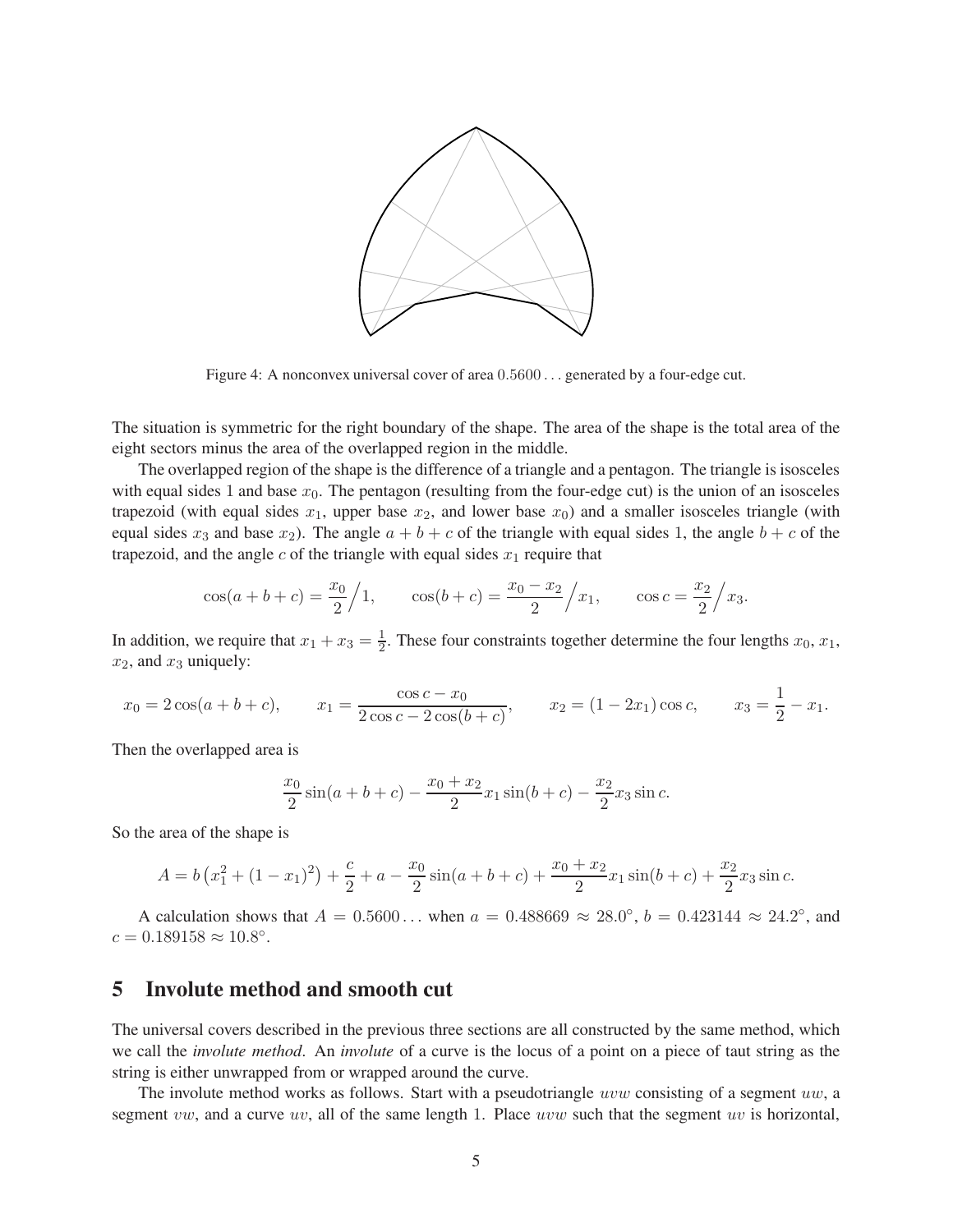with u on the left, v on the right, and w above them. Imagine a string of length 1 wrapped around the curve uv from above. As we unwrap the string clockwise with its right end fixed at  $v$ , its left end traces an arc from  $u$  to  $w$ . Symmetrically, as we unwrap the string counterclockwise with its left end fixed at  $u$ , its right end traces an arc from  $v$  to  $w$ . Then the resulting shape, bounded from the left by the arc  $uw$ , from the right by the arc  $vw$ , and from below by the arc  $uv$ , is a universal cover, because the points on the two arcs  $uw$  and *vw* satisfy a similar property as  $(R_2)$  mentioned earlier that enables an online folding strategy.

When the curve uv is just a single line segment, the resulting shape is exactly the convex shape  $R_2$ illustrated in Figure [1,](#page-0-0) which holds the current record of 0.614 . . . for the area of a convex universal cover. The curves uv in our constructions illustrated in Figures [2,](#page-1-0) [3,](#page-2-0) and [4](#page-4-0) are polygonal chains consisting of two, three, and four edges, respectively. By the involute method, they generate nonconvex universal covers of areas  $0.5726...$ ,  $0.5635...$ , and  $0.5600...$ 

<span id="page-5-0"></span>

Figure 5: A sequence of universal covers constructed by the involute method.

Refer to Figure [5.](#page-5-0) Following the trend that more edges lead to smaller area, we wrote a computer program that uses a local search heuristic to generate universal covers from polygonal chains of many edges. As the number of edges increases to the thousands, the minimum area of universal covers found by the computer program steadily decreases and seems to converge to 0.5553603 . . .. In the following, we construct a smooth curve uv, which generates a nonconvex universal cover of area  $0.55536036\dots$ .

<span id="page-5-1"></span>For any two points p and q, we denote by  $pq$  either a line segment or some curve (for example, a circular arc) with p and q as endpoints, when the exact meaning is clear from context. Also, we denote by |pq| the distance between two points p and q, and denote by  $|\vec{v}|$  the length (or magnitude, norm) of a vector  $\vec{v}$ .



Figure 6: A nonconvex universal cover of area 0.55536036 . . . generated by a smooth cut.

Refer to Figure [6.](#page-5-1) Let a be an angle (in radians) to be determined. We will construct a smooth, concave arc uv through the origin o and symmetric about the y-axis, with u on the left and v on the right. Let w be the point above the arc uv such that  $|uw| = |vw| = 1$ . We will ensure that the arc uv has three properties. First,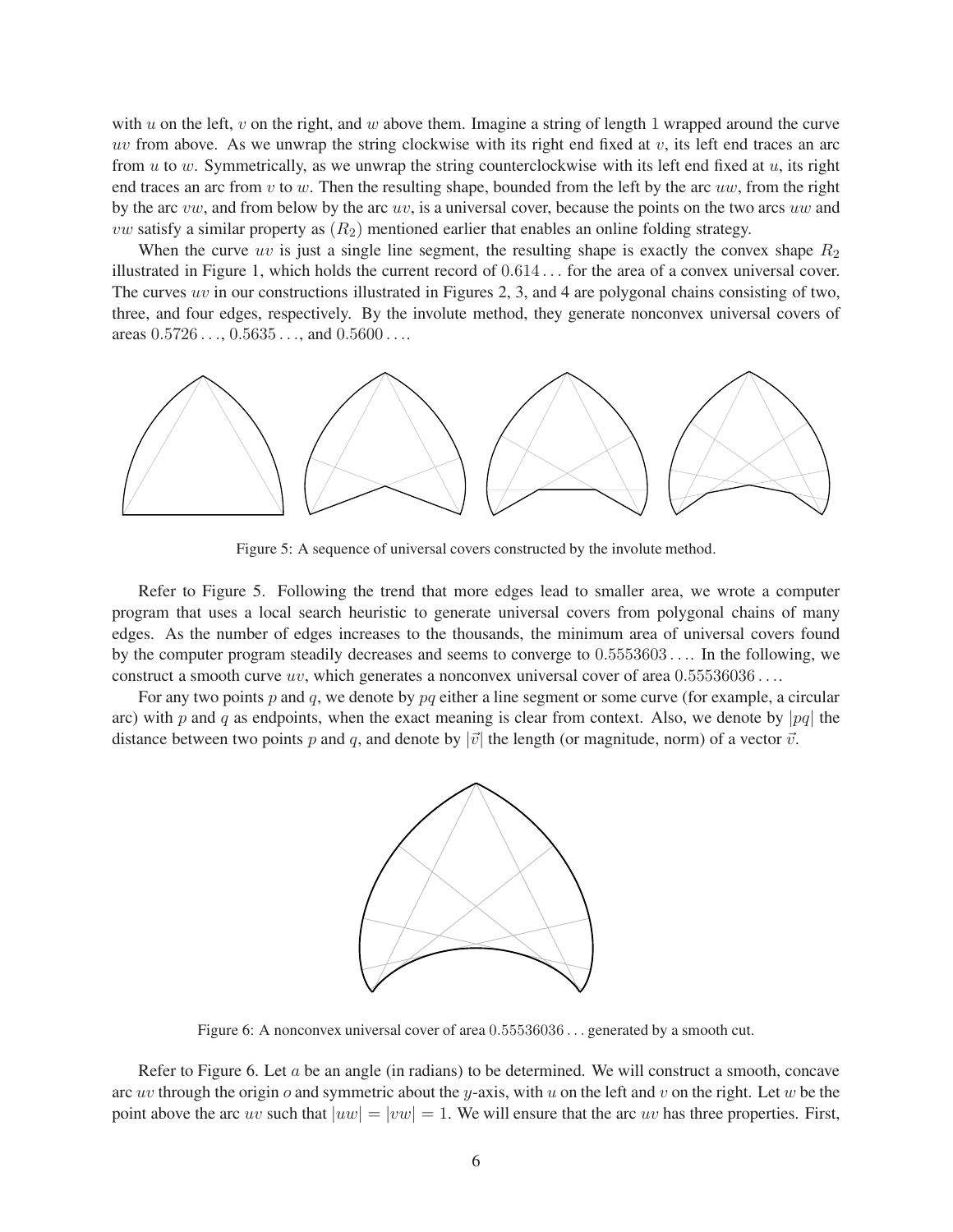its length is exactly 1. Second, it meets the two segments uw and vw at zero angles at  $u$  and  $v$ , respectively. Third, its radius of curvature is zero at  $u$  and  $v$ . The two segments  $uw$  and  $vw$ , together with the arc  $uv$ , form a pseudotriangle.

Unwrap the arc uv clockwise from u to v, and we get an involute of uv which is an arc between u and w. Symmetrically, unwrap the arc uv counterclockwise from  $v$  to  $u$ , and we get another involute of uv which is an arc between v and w. Thus we obtain a nonconvex shape bounded from the left by the arc uw, from the right by the arc  $vw$ , and from below by the arc  $uv$ .

**Deriving equations for the arc** uv Let  $\vec{c}_0(t) = (x_0(t), y_0(t))$  for  $t \in [-a, a]$  be the parametric representation of the arc uv, where the three points u, o, and v correspond to  $\vec{c}_0(-a)$ ,  $\vec{c}_0(0)$ , and  $\vec{c}_0(a)$ , respectively, and the parameter t is the clockwise angle from the y axis to the normal of the arc uv at  $\vec{c}_0(t)$ .

Consider  $\vec{c}_0'(t) = (x_0'(t), y_0'(t))$ , the derivative of  $\vec{c}_0(t) = (x_0(t), y_0(t))$  with respect to the parameter t. Define the function  $g(t) = b_0 + b_1 \cos t + b_2 \cos 2t$ , where the three coefficients  $b_0$ ,  $b_1$ , and  $b_2$  are real numbers depending on a. We design the vector  $\vec{c}_0'(t)$  to have length  $|\vec{c}_0'(t)| = g(t)$  and direction  $\vec{c}_0'(t)$  $\frac{c_0'(t)}{|\vec{c}_0'(t)|} = (\cos t, -\sin t)$  by letting  $x'_0(t) = g(t) \cos t, y'_0(t) = -g(t) \sin t$ . Then,

$$
x'_0(t) = (b_0 + b_1 \cos t + b_2 \cos 2t) \cos t,
$$
  
\n
$$
y'_0(t) = -(b_0 + b_1 \cos t + b_2 \cos 2t) \sin t,
$$
  
\n
$$
\int x'_0(t) dt = b_0 \sin t + b_1 \frac{1}{4} (2t + \sin 2t) + b_2 \frac{1}{6} (\sin 3t + 3 \sin t),
$$
  
\n
$$
\int y'_0(t) dt = b_0 \cos t + b_1 \frac{1}{4} \cos 2t + b_2 \frac{1}{6} (\cos 3t - 3 \cos t).
$$

To ensure that the arc uv goes through the origin o, we require that  $x_0(0) = 0$  and  $y_0(0) = 0$ . Thus,

$$
x_0(t) = \frac{1}{12} (6b_1t + 6(2b_0 + b_2)\sin t + 3b_1\sin 2t + 2b_2\sin 3t),
$$
  
\n
$$
y_0(t) = \frac{1}{12} (6(2b_0 - b_2)\cos t + 3b_1\cos 2t + 2b_2\cos 3t - 12b_0 - 3b_1 + 4b_2).
$$

Since  $x_0(-t) = -x_0(t)$  and  $y_0(-t) = y_0(t)$  for  $t \in [-a, a]$ , the arc uv is symmetric about the y-axis.

**Deriving equations for the arc** uw Let  $\vec{c}_1(t) = (x_1(t), y_1(t))$  for  $t \in [-a, a]$  be the parametric representation of the arc uw which is the involute of the arc uv as we unwrap it clockwise from u to v. By the definition of involute, we have,

$$
\vec{c}_1(t) = \vec{c}_0(t) - \frac{\vec{c}_0'(t)}{|\vec{c}_0'(t)|} \ell(t),
$$

where

$$
\ell(t) = \int_{-a}^{t} |\vec{c}'_0(s)| ds
$$

is the length of the subarc of uv with parameter from  $-a$  to t.

Recall that  $\frac{\vec{c}_0'(t)}{|\vec{c}_0'(t)|}$  $\frac{c_0'(t)}{|\vec{c}_0'(t)|} = (\cos t, -\sin t)$  and  $|\vec{c}_0'(t)| = g(t)$ . The indefinite integral  $\int |\vec{c}_0'(t)| dt$  evaluates to

$$
h(t) = \int g(t) dt = \int (b_0 + b_1 \cos t + b_2 \cos 2t) dt = b_0 t + b_1 \sin t + \frac{1}{2} b_2 \sin 2t,
$$

and it follows that

$$
\ell(t) = \int_{-a}^{t} g(t) ds = h(t) - h(-a) = h(t) + h(a).
$$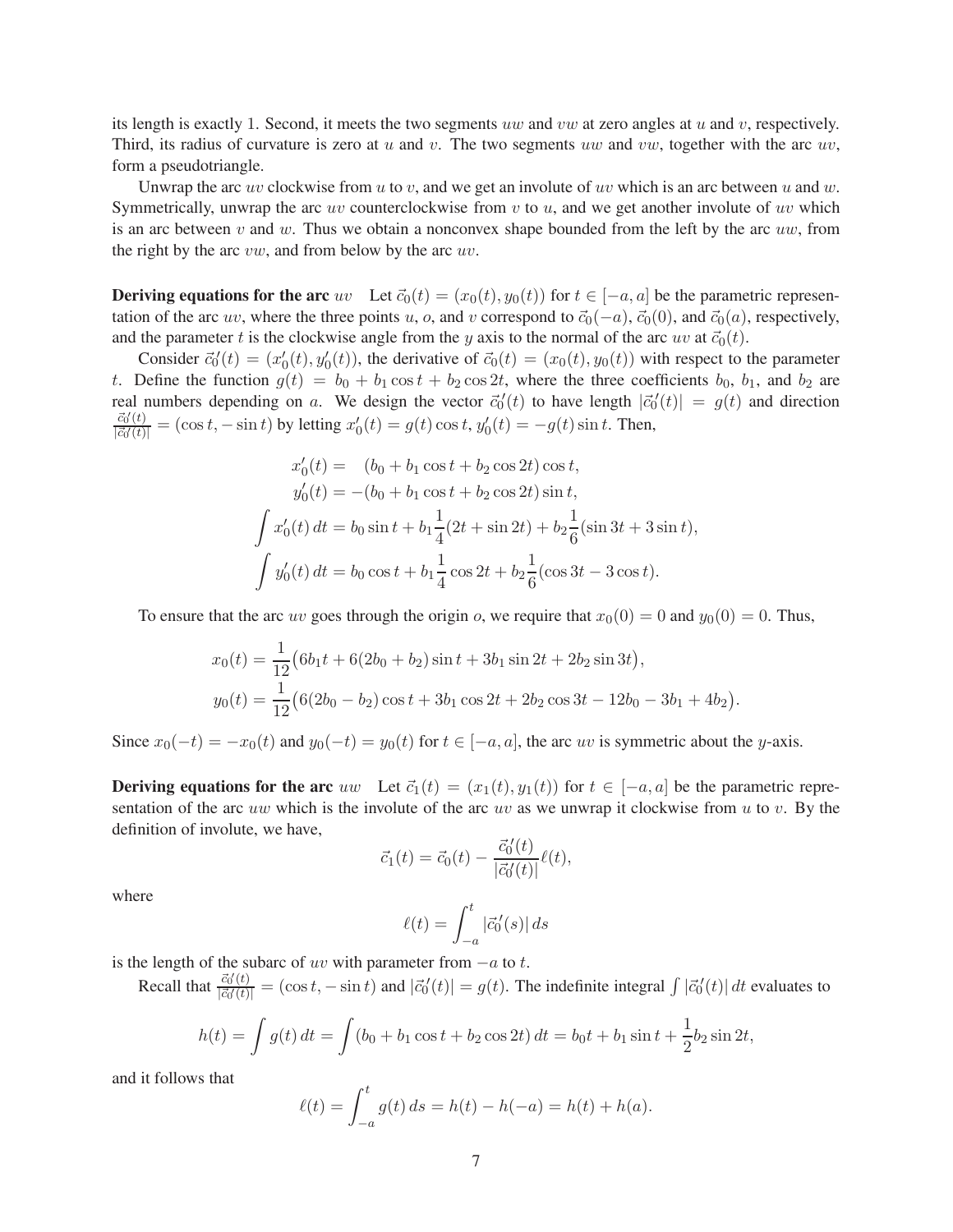Therefore we have

$$
x_1(t) = x_0(t) - \ell(t) \cos t,
$$
  

$$
y_1(t) = y_0(t) + \ell(t) \sin t.
$$

**Deriving equations for the arc** vw The arc vw is the involute of the arc uv as we unwrap it counterclockwise from v to u. Although the two arcs uw and vw are symmetric about the y axis, and are both derived by unwrapping the arc  $uv$ , the unwrapping for  $vw$  happens in opposite direction as the unwrapping for  $uw$ . We could of course change the parameter t to mean the counterclockwise angle, then derive new equations for the arc uv, and then derive equations for the arc vw accordingly. But there is an easier way.

Let  $\vec{c}_2(t) = (x_2(t), y_2(t))$  for  $t \in [-a, a]$  be the parametric representation of the arc vw, where the parameter t means clockwise angle as before. Reverse the unwrapping process for vw from  $t = a$  to  $-a$ , and we get a wrapping process from  $t = -a$  to a, where a taut string of length 1 begins as the segment uw at  $t = -a$ , and ends as the arc uv at  $t = a$ .

Fix any  $t \in [-a, a]$ . The vector  $\vec{c}_1(t) - \vec{c}_0(t)$  points to the direction  $(-\cos t, \sin t)$ , and thus the vector  $\vec{c}_2(t) - \vec{c}_0(t)$  points to the opposite direction (cos t,  $-\sin t$ ), both perpendicular to the normal of the arc uv at  $\vec{c}_0(t)$ . The two vectors  $\vec{c}_1(t) - \vec{c}_0(t)$  and  $\vec{c}_2(t) - \vec{c}_0(t)$  correspond to two complementary parts of the arc uv, from  $-a$  to t, and from t to a, respectively. Together, their total length is exactly the length of the arc uv, which is 1. Thus  $\vec{c}_2(t) - \vec{c}_1(t) = (\cos t, -\sin t)$ , and we have

$$
x_2(t) = x_1(t) + \cos t,
$$
  

$$
y_2(t) = y_1(t) - \sin t.
$$

**Determining the coefficients** The length of the arc  $uv$  can be expressed as

$$
\int_{-a}^{a} |\vec{c}'_0(t)| dt = \int_{-a}^{a} g(t) dt = h(a) - h(-a) = 2h(a).
$$

To ensure that this length is equal to 1, we require that  $2h(a) = 1$ . Thus,

<span id="page-7-0"></span>
$$
2b_0a + 2b_1\sin a + b_2\sin 2a = 1.
$$
 (3)

Recall that  $\frac{\vec{c}_0'(t)}{|\vec{c}_0'(t)|}$  $\frac{c_0(t)}{|\vec{c}_0'(t)|} = (\cos t, -\sin t)$ . To ensure that the arc uv meets the two segments uw and vw at zero angles, we require that  $x_0(a) = \cos a$ . Thus,

<span id="page-7-1"></span>
$$
6b_1a + 6(2b_0 + b_2)\sin a + 3b_1\sin 2a + 2b_2\sin 3a = 12\cos a.
$$
 (4)

Recall that  $|\vec{c}_0'(t)| = g(t)$ , where  $g(t) = b_0 + b_1 \cos t + b_2 \cos 2t$ . To ensure that the arc uv has zero radius of curvature at the two endpoints u and v, we require that  $g(-a) = g(a) = 0$ . Thus,

<span id="page-7-2"></span>
$$
b_0 + b_1 \cos a + b_2 \cos 2a = 0. \tag{5}
$$

Together, the three equations [\(3\)](#page-7-0), [\(4\)](#page-7-1), and [\(5\)](#page-7-2) are sufficient to determine the three coefficients  $b_0$ ,  $b_0$ , and  $b_1$  as functions of a. From [\(5\)](#page-7-2), we get

<span id="page-7-3"></span>
$$
b_0 = -b_1 \cos a - b_2 \cos 2a. \tag{6}
$$

Substitute [\(6\)](#page-7-3) in [\(3\)](#page-7-0), and we get

$$
-2b_1 a \cos a - 2b_2 a \cos 2a + 2b_1 \sin a + b_2 \sin 2a = 1
$$
  

$$
2b_1(\sin a - a \cos a) + b_2(\sin 2a - 2a \cos 2a) = 1.
$$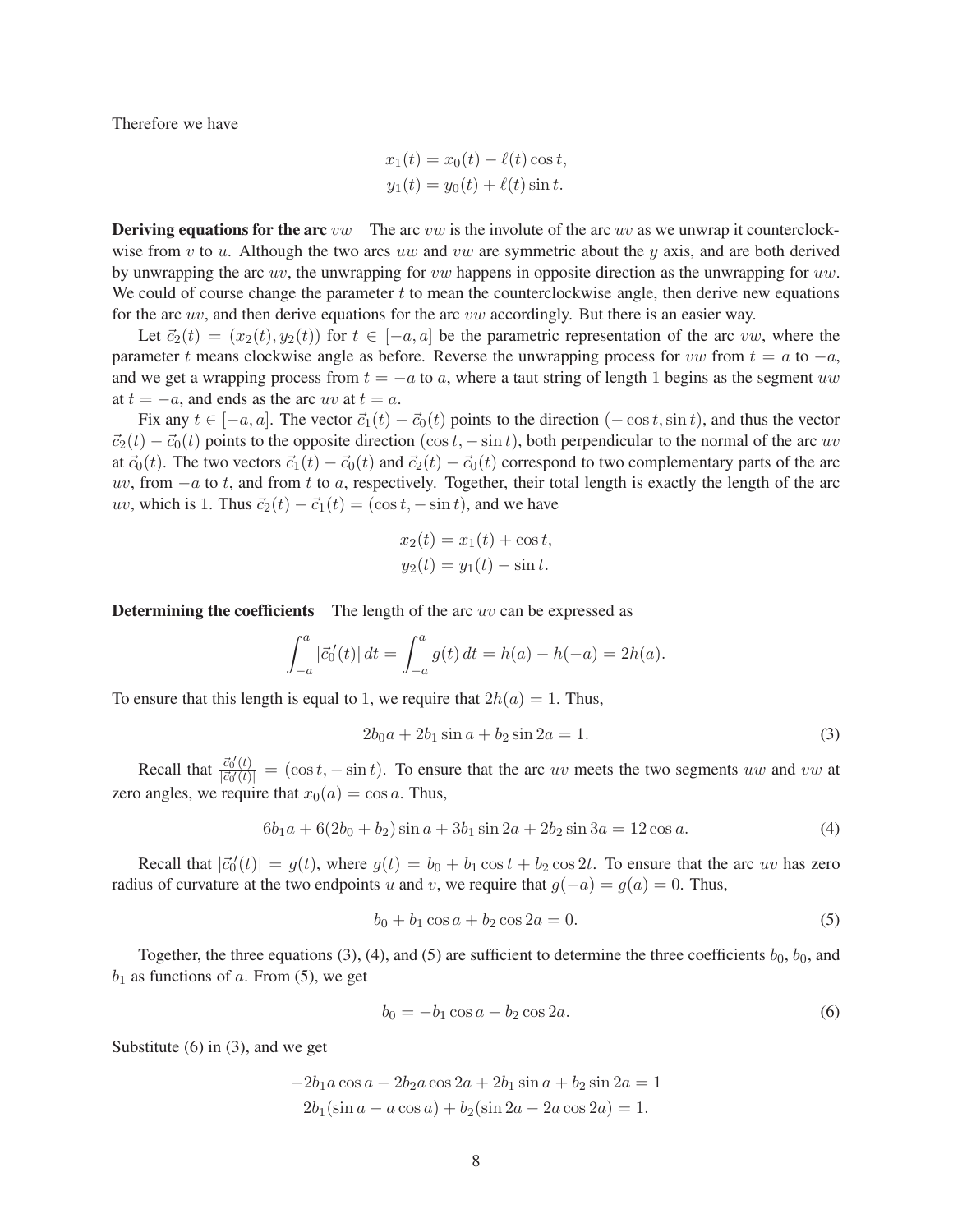Thus,

<span id="page-8-0"></span>
$$
b_1 = \frac{1 - b_2(\sin 2a - 2a \cos 2a)}{2(\sin a - a \cos a)}.
$$
\n(7)

Substitute [\(6\)](#page-7-3) in [\(4\)](#page-7-1), and we get

$$
6b_1a - 12b_1\sin a\cos a - 12b_2\sin a\cos 2a + 6b_2\sin a + 3b_1\sin 2a + 2b_2\sin 3a = 12\cos a
$$
  
\n
$$
3b_1(2a - 4\sin a\cos a + \sin 2a) + 2b_2(-6\sin a\cos 2a + 3\sin a + \sin 3a) = 12\cos a
$$
  
\n
$$
3b_1(2a - \sin 2a) + 2b_2(8\sin^3 a) = 12\cos a
$$
  
\n
$$
3b_1(2a - \sin 2a) = 12\cos a - 16b_2\sin^3 a.
$$

Substitute [\(7\)](#page-8-0) in the above equation, and it follows that

$$
3(1 - b_2(\sin 2a - 2a\cos 2a))(2a - \sin 2a) = 2(\sin a - a\cos a)(12\cos a - 16b_2\sin^3 a).
$$

Thus,

$$
b_2 = \frac{2(\sin a - a \cos a)12 \cos a - 3(2a - \sin 2a)}{2(\sin a - a \cos a)16 \sin^3 a - 3(\sin 2a - 2a \cos 2a)(2a - \sin 2a)}
$$
  
= 
$$
\frac{15 \sin 2a - 24a \cos^2 a - 6a}{12a^2 \cos 2a - 2a(16 \sin^3 a \cos a + 3 \sin 2a + 3 \sin 2a \cos 2a) + 32 \sin^4 a + 3 \sin^2 2a}
$$
  
= 
$$
\frac{15 \sin 2a - 6a(4 \cos^2 a + 1)}{12a^2 \cos 2a - 2a(8 \sin 2a \sin^2 a + 6 \sin 2a \cos^2 a) + 2 \sin^2 a(16 \sin^2 a + 6 \cos^2 a)}
$$
  
= 
$$
\frac{15 \sin 2a - 6a(2 \cos 2a + 3)}{12a^2 \cos 2a - 2a \sin 2a(8 \sin^2 a + 6 \cos^2 a) + (1 - \cos 2a)(11 - 5 \cos 2a)}
$$
  
= 
$$
\frac{15 \sin 2a - 6a(2 \cos 2a + 3)}{12a^2 \cos 2a - 2a \sin 2a(7 - \cos 2a) + (1 - \cos 2a)(11 - 5 \cos 2a)}
$$
 (8)

By [\(8\)](#page-8-1), [\(7\)](#page-8-0), [\(6\)](#page-7-3), we can evaluate  $b_2$ ,  $b_1$ ,  $b_0$  from a.

#### Calculating the area Recall that

<span id="page-8-1"></span>
$$
\ell(t) = h(t) + h(a) = b_0 t + b_1 \sin t + \frac{1}{2} b_2 \sin 2t + h(a).
$$

Write  $b = h(a)$ . Then,

$$
\int \ell(t)^2 dt = \int (b_0 t + b_1 \sin t + \frac{1}{2} b_2 \sin 2t + b)^2 dt
$$
  
\n
$$
= \frac{1}{96} \Big( 32 b_0^2 t^3 + 96 b_0 b t^2 + 12 (4 b_1^2 + b_2^2 + 8 b^2) t
$$
  
\n
$$
+ 48 b_1 (4 b_0 + b_2) \sin t + 24 (b_0 b_2 - b_1^2) \sin 2t - 16 b_1 b_2 \sin 3t - 3 b_2^2 \sin 4t
$$
  
\n
$$
- 48 (b_0 t + b) (4 b_1 \cos t + b_2 \cos 2t) \Big).
$$
  
\n
$$
\int_{-a}^{a} \ell(t)^2 dt = \frac{1}{48} \Big( 32 b_0^2 a^3 + 12 (4 b_1^2 + b_2^2 + 8 b^2) a
$$
  
\n
$$
+ 48 b_1 (4 b_0 + b_2) \sin a + 24 (b_0 b_2 - b_1^2) \sin 2a - 16 b_1 b_2 \sin 3a - 3 b_2^2 \sin 4a
$$
  
\n
$$
- 48 b_0 a (4 b_1 \cos a + b_2 \cos 2a) \Big).
$$
  
\n(9)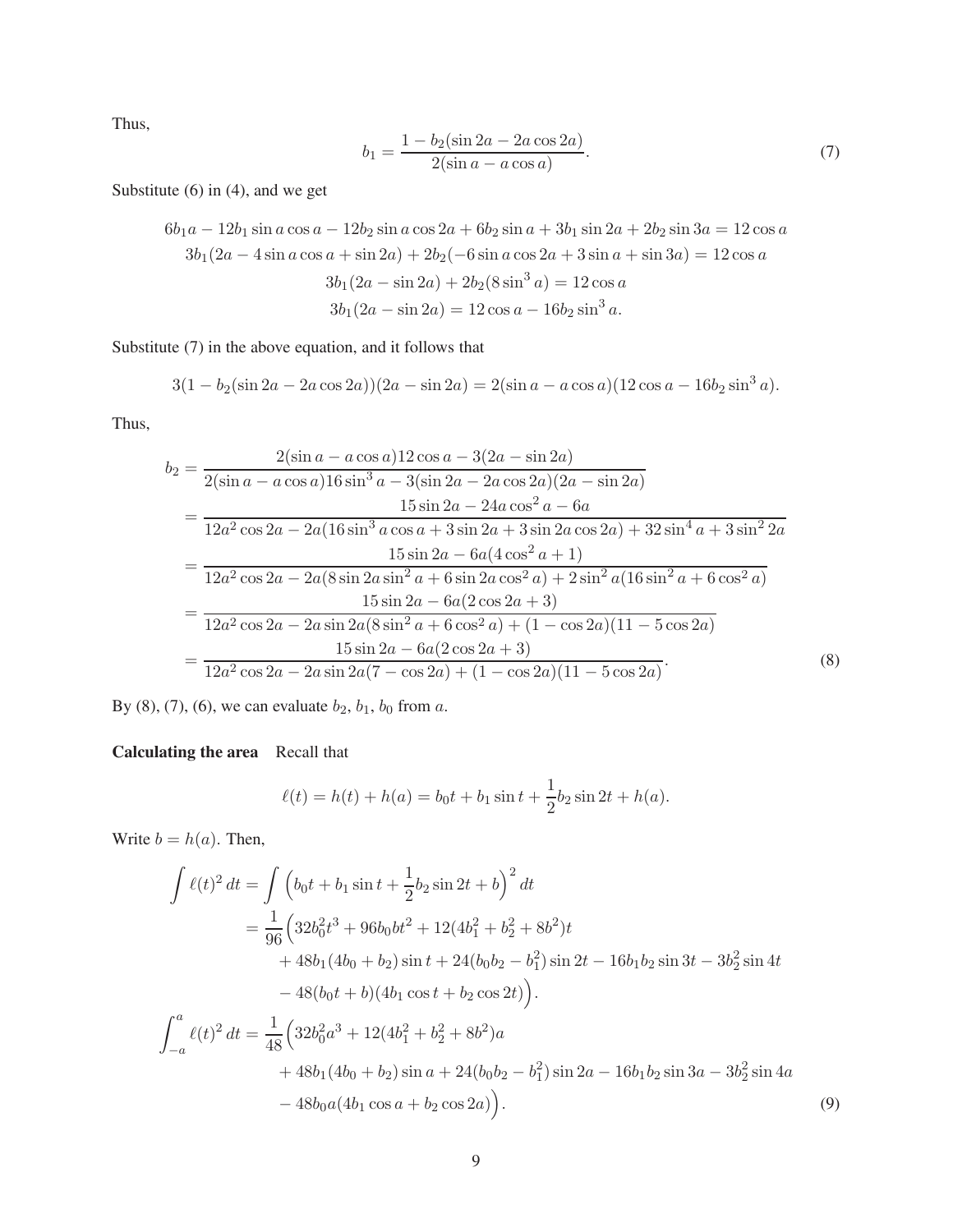By analogy of summing up sector areas as we did in previous sections, the integral above accounts for the total area of our nonconvex shape except that an overlapped region is included twice. This overlapped region is the difference of the triangle uvw and the cap region between the arc uv and the segment uv.

The area of the triangle uvw is simply

$$
A_{uvw} = \cos a \sin a. \tag{10}
$$

The area of the cap region is

$$
A_{uv} = -2 \int_0^a x_0(t) y_0'(t) dt.
$$

Recall the parametric equations for  $x_0(t)$  and  $y'_0(t)$ . Then,

$$
288 \cdot (-2) \int x_0(t)y_0'(t) dt = 48 \cdot (-12) \int x_0(t)y_0'(t) dt
$$
  
= 48 \int (6b\_1t + 6(2b\_0 + b\_2) \sin t + 3b\_1 \sin 2t + 2b\_2 \sin 3t)(b\_0 + b\_1 \cos t + b\_2 \cos 2t) \sin t dt  
= 12(24b\_0^2 - 4b\_2^2 + 3b\_1^2)t + 24b\_1(21b\_0 - 2b\_2) \sin t - 12(12b\_0^2 - 8b\_0b\_2 - 5b\_2^2 - 3b\_1^2) \sin 2t  
- 4b\_1(18b\_0 - b\_2) \sin 3t - 3(16b\_0b\_2 + 4b\_2^2 + 3b\_1^2) \sin 4t - 12b\_1b\_2 \sin 5t - 4b\_2^2 \sin 6t  
- 24b\_1t(6(2b\_0 - b\_2) \cos t + 3b\_1 \cos 2t + 2b\_2 \cos 3t),

which evaluates to 0 when  $t = 0$ . Then,

$$
A_{uv} = -2 \int_0^a x_0(t) y_0'(t) dt
$$
  
=  $\frac{1}{288} \Big( 12(24b_0^2 - 4b_2^2 + 3b_1^2)a + 24b_1(21b_0 - 2b_2) \sin a - 12(12b_0^2 - 8b_0b_2 - 5b_2^2 - 3b_1^2) \sin 2a$   
-  $4b_1(18b_0 - b_2) \sin 3a - 3(16b_0b_2 + 4b_2^2 + 3b_1^2) \sin 4a - 12b_1b_2 \sin 5a - 4b_2^2 \sin 6a$   
-  $24b_1a(6(2b_0 - b_2) \cos a + 3b_1 \cos 2a + 2b_2 \cos 3a) \Big).$  (11)

In summary, the total area of the nonconvex shape is

$$
A = \int_{-a}^{a} \ell(t)^2 dt - A_{uvw} + A_{uv}.
$$

A calculation using the GNU arbitrary precision calculator bc (see appendix for source code and output) shows that when

 $a = 1.11073213677147211458454234766 \approx 63.64^{\circ},$ 

and correspondingly,

 $b_0 = -0.31003908380107665108233928...$  $b_1 = 0.88242010074246605497268495...$  $b_2 = 0.13498096758065222221003550...$ 

the area *A* is  $0.55536036...$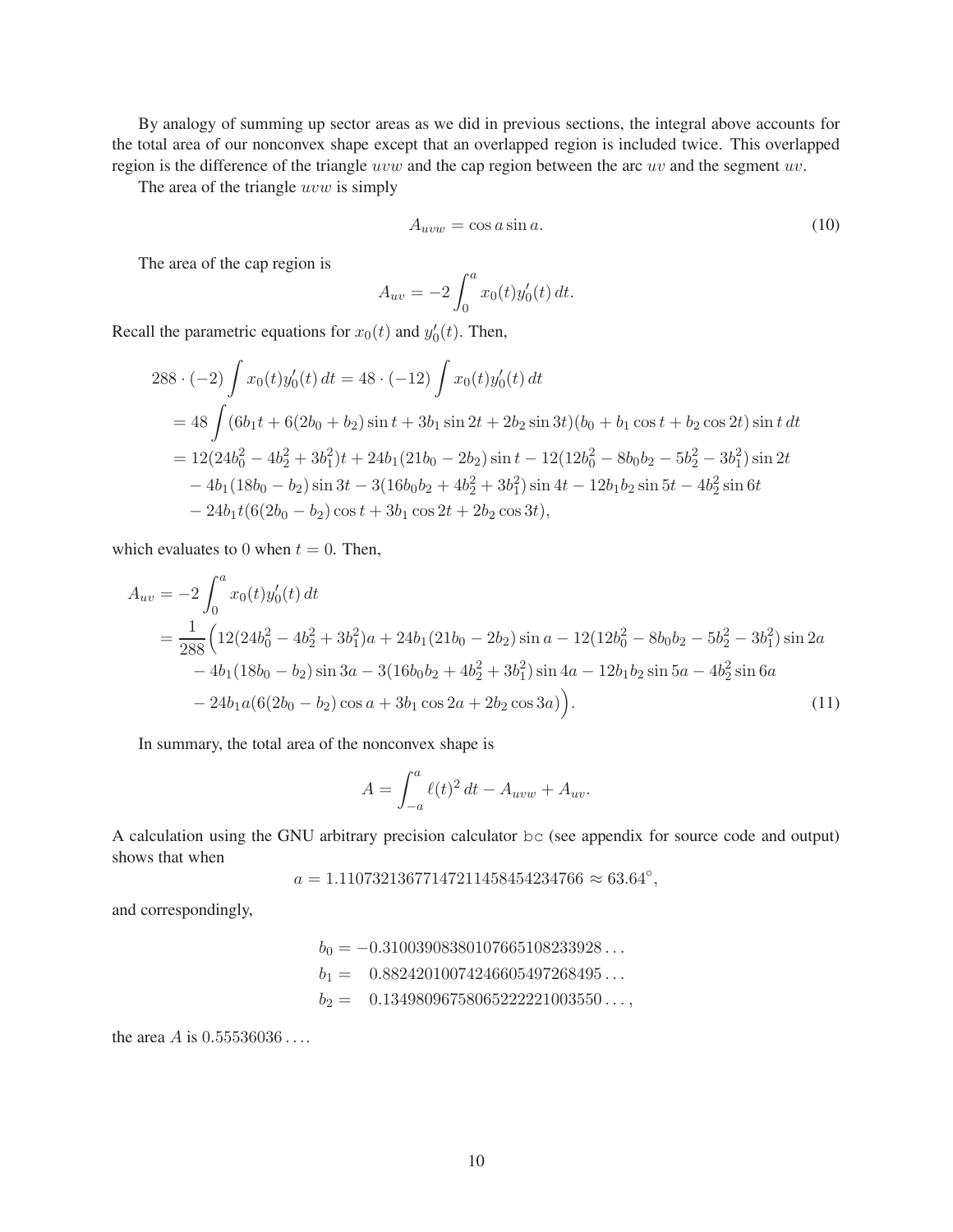#### 6 Conclusion

We conjecture that the smallest universal cover for carpenter's rule folding can be generated by the involute method, and hence the task of finding the best universal cover reduces to finding the best generating curve uv. We chose the function  $g(t) = b_0 + b_1 \cos t + b_2 \cos 2t$  in the previous section because it gives a good approximation of the radius of curvature of the best curve found by our computer program based on local search. Following the general idea of Fourier analysis, we could try to improve the upper bound further by including more terms in  $g(t)$  (the next one would be  $b_3 \cos 3t$ ), but such efforts would likely be rewarded with diminishing returns.

In contrast to our upper bound of  $0.55536036...$ , the current best lower bound is 0.475 for convex universal covers [\[4\]](#page-10-1), and is 0.073 for universal covers that are not necessarily convex but still simply connected [\[3\]](#page-10-2). For universal covers that are not simply connected, can we prove a constant lower bound above zero?

#### <span id="page-10-3"></span>References

- <span id="page-10-0"></span>[1] H. Alt, K. Buchin, O. Cheong, F. Hurtado, C. Knauer, A. Schulz, and S. Whitesides. Small boxes for carpenter's rules. Manuscript, 2006.
- [2] G. Călinescu and A. Dumitrescu. The carpenter's ruler folding problem. In J. Goodman, J. Pach, and E. Welzl, editors, *Combinatorial and Computational Geometry*, Mathematical Sciences Research Institute Publications, volume 52, pages 155–166, 2005.
- <span id="page-10-2"></span><span id="page-10-1"></span>[3] K. Chen and A. Dumitrescu. Nonconvex cases for carpenter's rulers. *Theoretical Computer Science*, 586:12–25, 2015.
- [4] O. Klein and T. Lenz. Carpenter's rule packings a lower bound. In *Abstracts of 23rd European Workshop on Computational Geometry*, pages 34–37, 2007.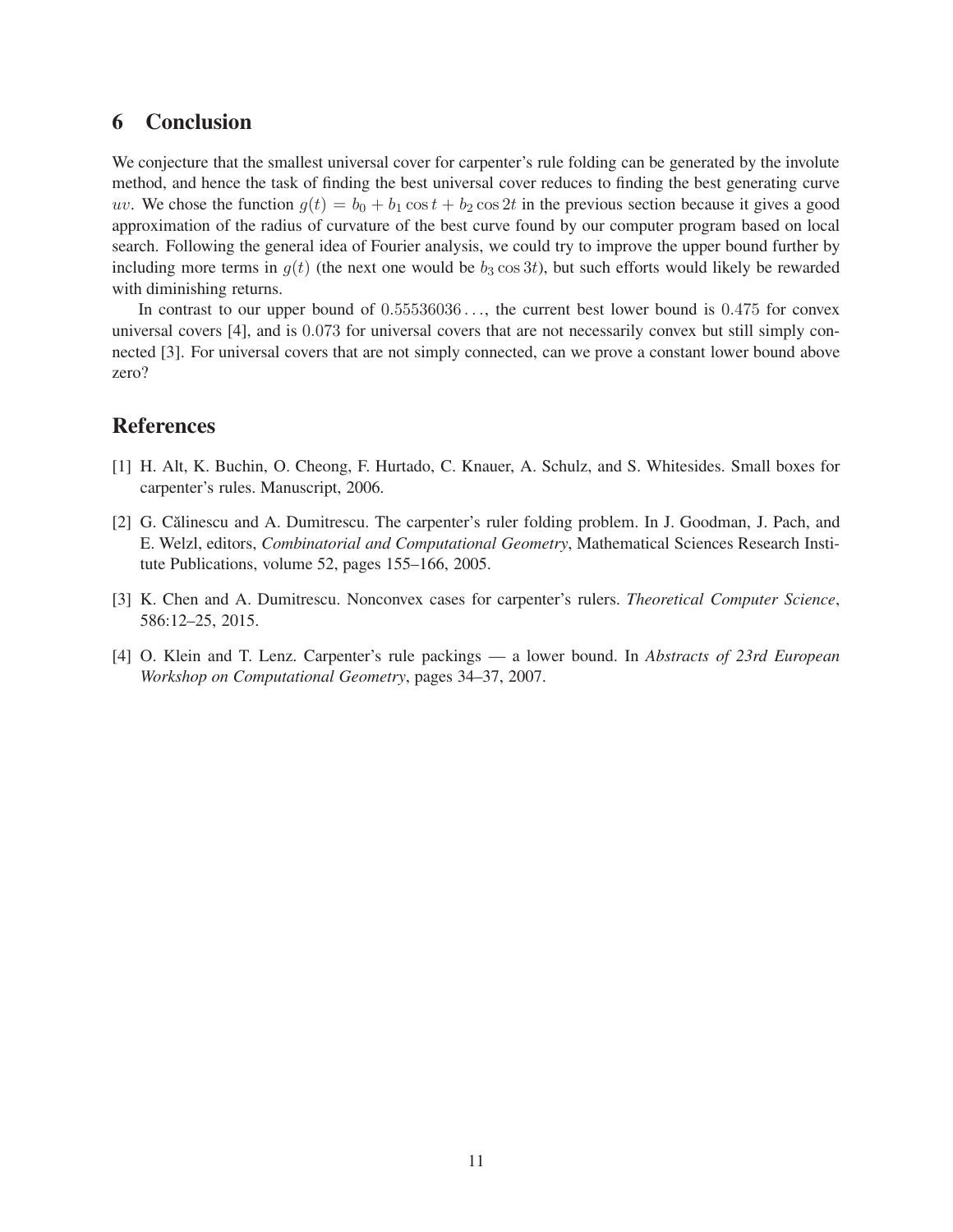#### Source code **smooth.bc**

```
scale = 60define solve(a) {
  cosa = c(a)
  cos2a = c(2 * a)cos3a = c(3 \times a)sina = s(a)\sin 2a = s(2 \star a)\sin 3a = s(3 \times a)\sin 4a = s(4 \star a)\sin 5a = s(5 \times a)\sin 6a = s(6 \times a)b2p = 15 * sin2a - 6 * a * (2 * cos2a + 3)b2q = 12 * a * a * cos2a - 2 * a * sin2a * (7 - cos2a) + (1 - cos2a) * (11 - 5 * cos2a)b2 = b2p / b2q
 b1 = (1 - b2 \times (sin2a - 2 \times a \times cos2a)) / (2 \times (sina - a \times cosa))b0 = -(b1 \times \cosh + b2 \times \cosh)b = b0 * a + b1 * sina + b2 * sin2a / 2print "\n"
  print "a ", a, " \n\rangle n"
  print "b0 ", b0, "\n"
  print "b1 ", b1, "\n"
  print "b2 ", b2, "\n"
  sec1 = 32 * b0 * b0 * a * a * asec2 = 12 * (4 * b1 * b1 + b2 * b2 + 8 * b * b) * asec3 = 48 * b1 * (4 * b0 + b2) * sinasec4 = 24 * (b0 * b2 - b1 * b1) * sin2asec5 = -16 * b1 * b2 * sin3asec6 = -3 * b2 * b2 * sin4asec7 = -48 * b0 * a * (4 * b1 * cosa + b2 * cos2a)sectors = (sec1 + sec2 + sec3 + sec4 + sec5 + sec6 + sec7) / 48
 triangle = \cos a \times \sin acap1 = 12 \times (24 \times b0 + b0 - 4 \times b2 \times b2 + 3 \times b1 \times b1) \times acap2 = 24 * b1 * (21 * b0 - 2 * b2) * sina
  cap3 = -12 \times (12 \times b0 \times b0 - 8 \times b0 \times b2 - 5 \times b2 \times b2 - 3 \times b1 \times b1) \times sin2acap4 = -4 \times b1 \times (18 \times b0 - b2) \times sin3acap5 = -3 * (16 * b0 * b2 + 4 * b2 * b2 + 3 * b1 * b1) * sin4a
  cap6 = -12 * b1 * b2 * sin5acap7 = -4 \times b2 \times b2 \times sin6acap8 = -24 * b1 * a * (6 * (2 * b0 - b2) * cosa + 3 * b1 * cos2a + 2 * b2 * cos3a)
  cap = (cap1 + cap2 + cap3 + cap4 + cap5 + cap6 + cap7 + cap8) / 288return sectors - triangle + cap
}
solve(1.11073213677147211458454234765)
solve(1.11073213677147211458454234766)
solve(1.11073213677147211458454234767)
quit
```